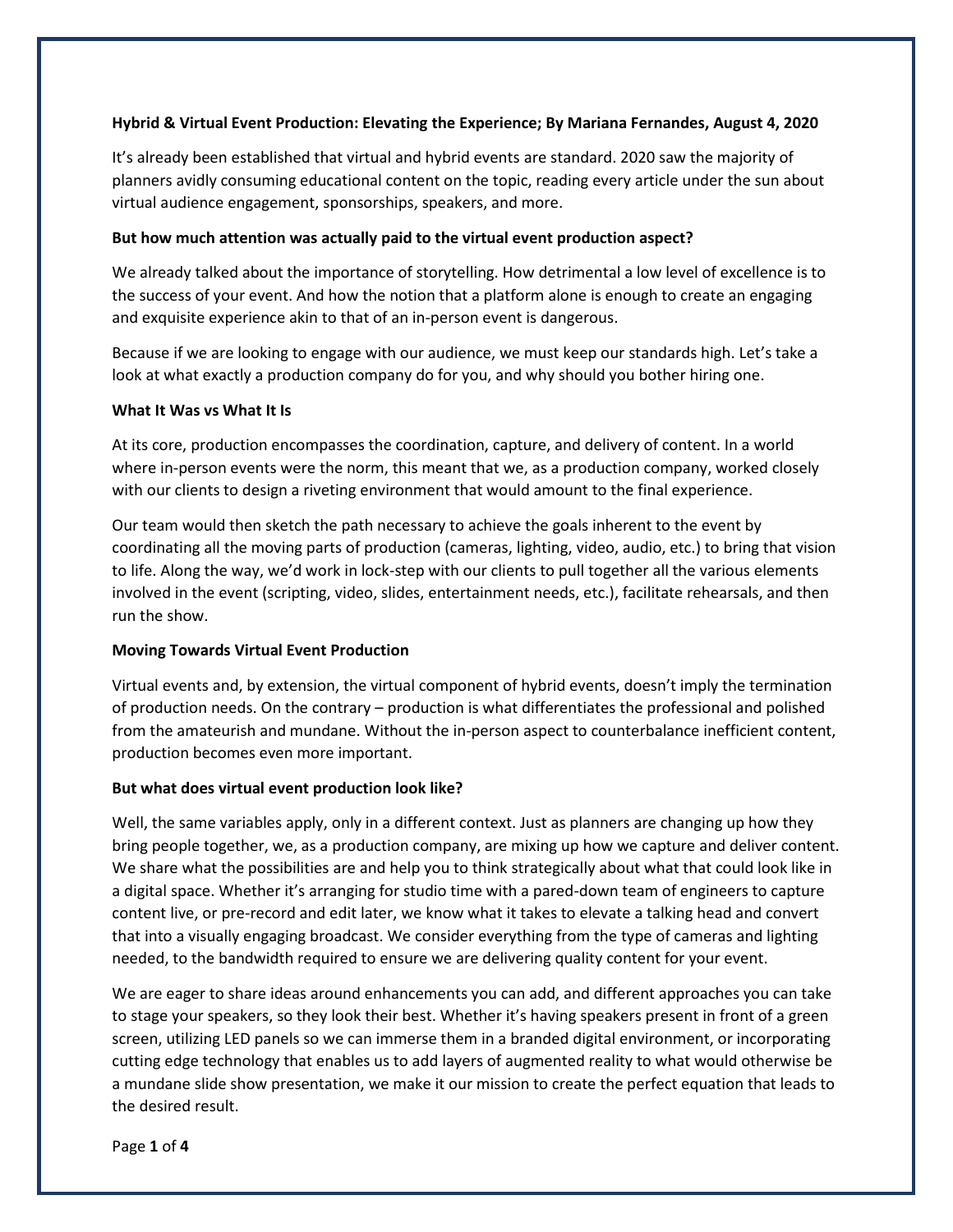## **Marrying Strategy & Tech Know-How**

With every event, regardless of whether it's virtual, hybrid, or in-person, strategy comes first. A virtual event production team will put you on the right path to cement the purpose and main goals of the experience, and will then harness that knowledge as a guide to find, create, and bring together all the elements that make your event exceptional.

There are several ways you can choose to partner with a virtual event production company.

These include:

# 1. **A management solution**:

a. They help you strategize and reimagine all that is possible in a digital form, take care of the production elements and marrying them in the right way by capturing and delivering broadcast-quality content, and look for a tailored set of integrated virtual tools that work as the online gathering place for your event. It's essentially a solution that puts all the weight and responsibility of finding the technical components to work together seamlessly on their shoulders.

# 2. **Bring your own platform/virtual tools**:

a. If you already found a platform or other virtual tools that you're comfortable with and want to bring to your event, a virtual event production team can integrate those elements for you and provide the production services to deliver professional content.

## 3. **Strategy only**:

a. Assuming you already have a production partner and a set of virtual tools for your event but still want some guidance on the ins and outs of transitioning to the digital space, the event strategists can be your creative collaborators. They will help you envision how the whole experience could look digitally.

## 4. **Anything in between**:

a. Each event is unique, and so is each client. A virtual event production team will listen to your needs, concerns, and desires, and come up with the right tailored solution for you.

## **Virtual Event Production: Behind the Scenes**

If you're still a bit confused as to what you can expect by working closely with a virtual event production company, don't worry! As experts in the field who've been there and done that, we're more than happy to let you peek into the brave new world of virtual event production. In a very succinct manner, here's what the whole shebang would look like as a timeline:

## **Pre-production Kick-Off!**

Meet the team leads of the production company, review the scope and goals of the event, and discuss the path forward.

Exciting times because this is the official steppingstone to creating an unforgettable experience!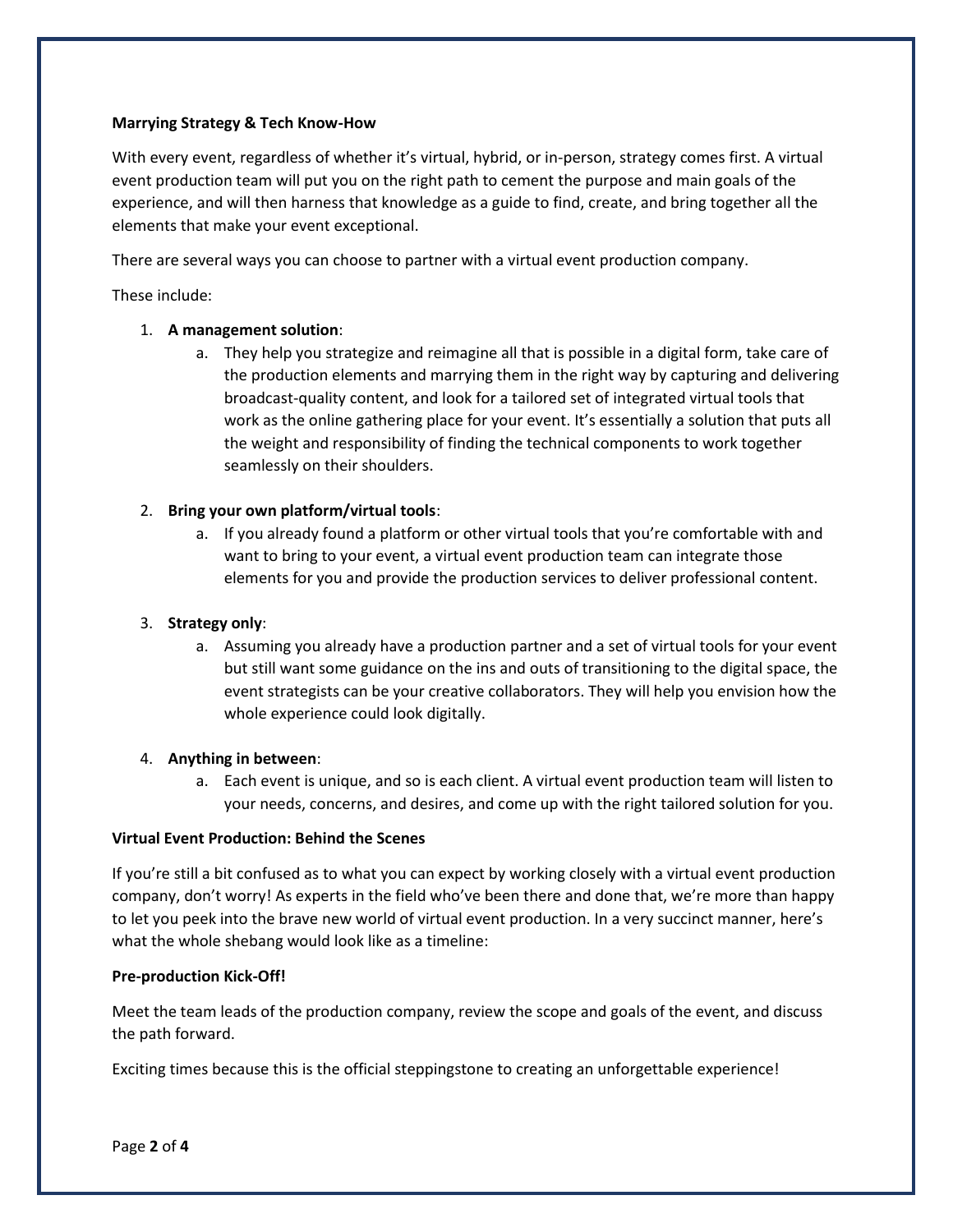### **3 Months: What to expect:**

• 1) Exhibitor/sponsors onboarding materials - 2) Pre-production timeline What you will need:

• Branding & media assets, detailed program agenda

Behind the scenes:

- Technical production elements coordination
	- o (this includes remote studio and remote capture needs)
- Begin framing out platform and integrations Develop supporting production paperwork

### **2 Months: What to expect:**

- Exhibitor/sponsor onboarding sessions
- Event website and session graphic content initial review
- Speaker rehearsals scheduling

What you will need:

• Session outlines and speaker information

Behind the scenes:

- Configure and test the platform functionality Populate platform with provided media
- Refine supporting production paperwork

## **1 Month: Event Site Goes Live!**

What to expect:

- Review the event website and session graphic content for sign-off
- Production and logistical paperwork

What you will need:

• Confirmed registration numbers

Behind the Scenes:

- Pre-recorded content recordings begin Refine supporting production paperwork
- Speaker prep calls

### **2 Weeks: Tie-Down Meeting:** What to expect:

Behind the Scenes:

- Pre-recorded content capture sessions
- Fine-tune supporting production paperwork
- Speaker Rehearsals

### **1 Week: What to expect:**

• Check-in Meetings as needed

What you will need:

• Final scripts, presentation, and media

Behind the Scenes:

- Technical rehearsals and final quality control tests
- Speaker rehearsals